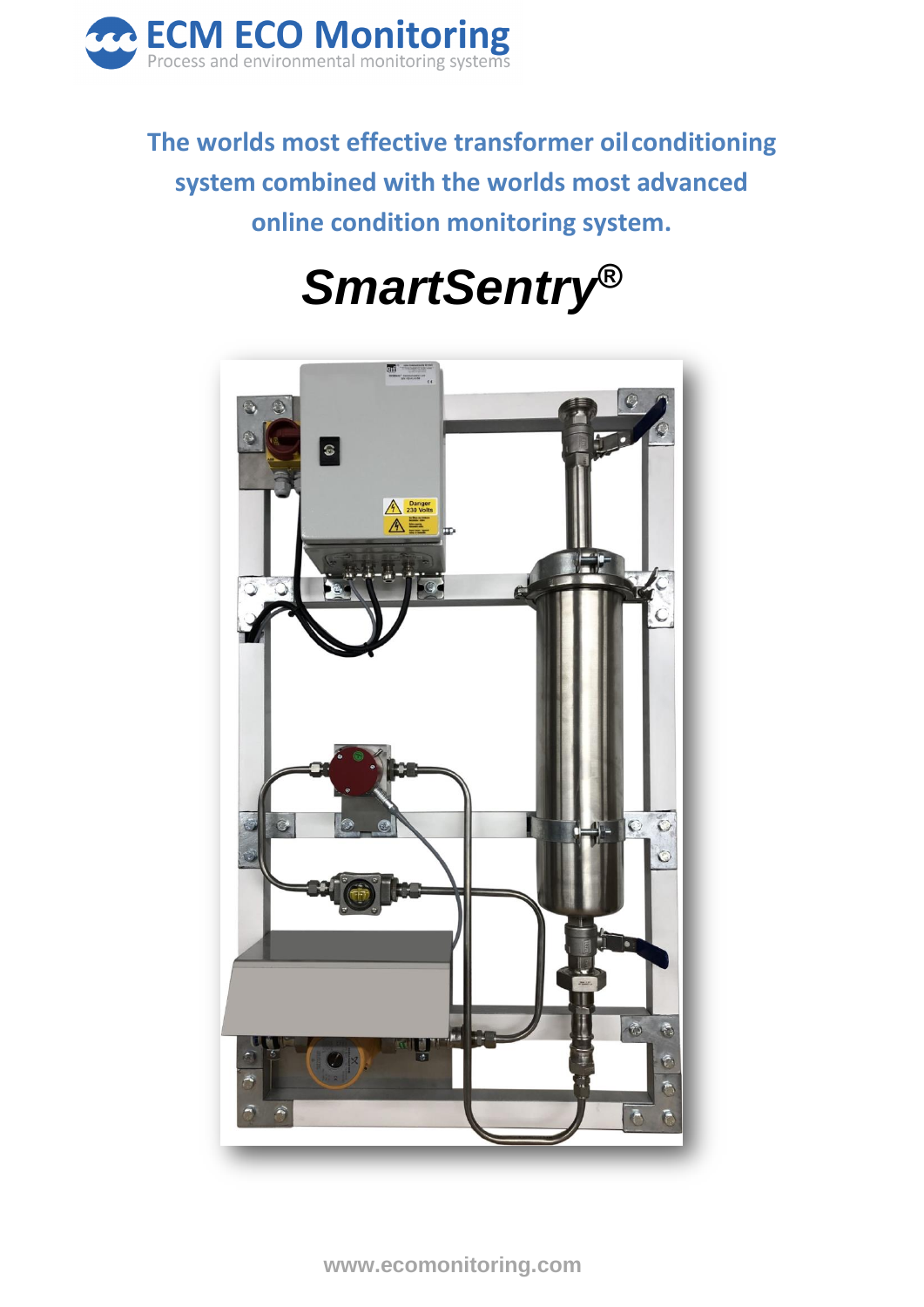

## **SmartSentry® - Online Monitoring and Fluid conditioning**



Since the earliest use of oil filled transformers ways have been sought to give early warning Of both faults and deteriorating oil condition. By the late 20<sup>th</sup> Century online gas monitors had become common but had limitations. Sensitive electronics have been problematic particularly at high temperatures, and Online DGA monitors are sampling based. It takes between 45 minutes and 2 hours for these systems to extract the gases from the oil and measure them. So the monitoring is intermittent. That has been the situation……. **Until now**.

The Smart Sentry® changes that. It is a continuous monitoring system, detecting changing conditions As they occur and relaying the information In seconds. Smart Sentry® starts monitoring the critical parameters from day 1.

- True, real time monitoring
- Early intervention warning
- Robust
- Ease of communication





The SmartSentry® detects the onset of conditions that lead to faults. It does this by detecting and measuring sub-minute changes in the conductivity and permittivity of the oil with highest precision. Both conductivity and permittivity are temperature dependent. The sensor system features a selfadapting temperature compensation algorithm similar to a neural network. Electrical conductivity of oil is extremely low. However, the highly sensitive sensor system measures conductivity down to 0.01 picosiemens per metre and all values are accurately temperature compensated.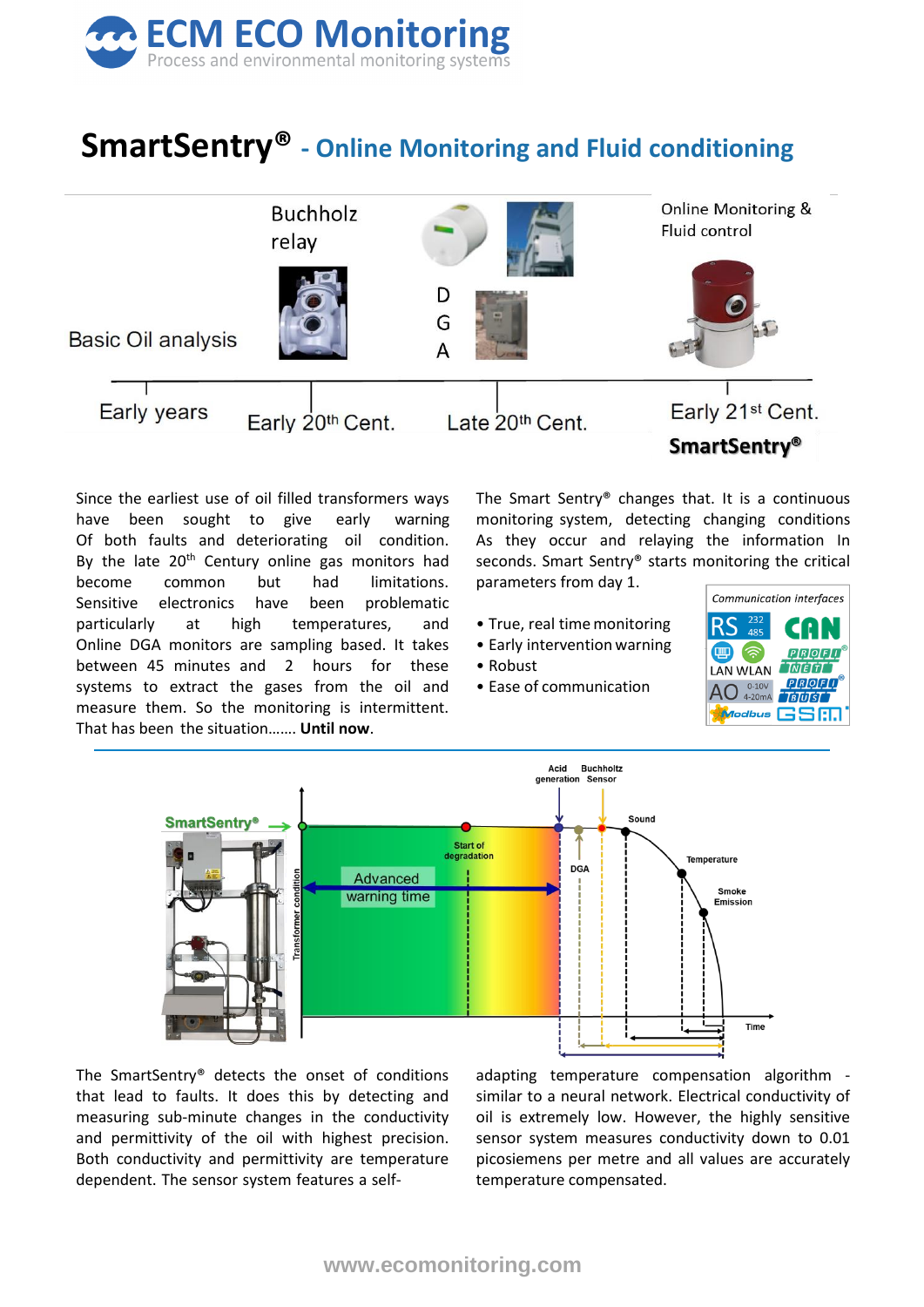

## **SmartSentry® - Online Monitoring and Fluid conditioning**



Converter substation offshore extending the set of Petrochemical



High Voltage Transformers / Smart Grids

**SmartSentry®** enables online, real-time measurement of:

- Electrical conductivity  $\kappa$
- Relative permittivity  $\varepsilon_r$
- Loss factor tan δ
- Oil temperature

**SmartSentry®** does so much more than simply monitor the conditions inside the transformer. It also maintains the oil and the paper insulation in a healthy and low risk state.

#### **Insulating paper life = Transformer life!**

The goal for operators of transformer assets is to maximise the life of the asset while minimising the risk of failure. This requires that we keep contaminants that reduce the life of the paper insulation at as low a level as we can. ShartSentry®: pre-installed at a framework for easy installation.



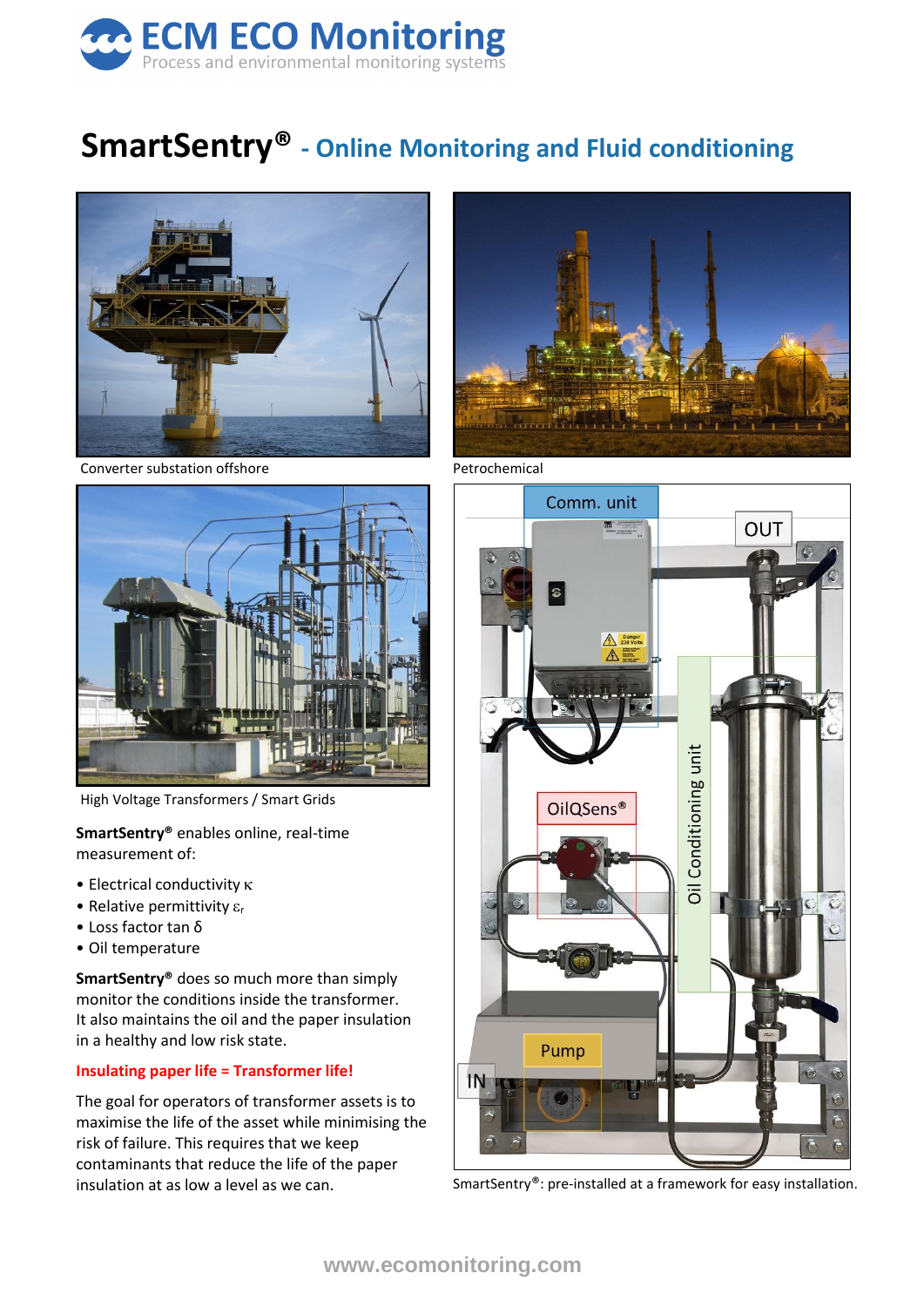

**The SmartSentry®** starts working from day one and works continuously. So once the oil has been restored the contaminants creeping out from the paper insulation are removed as they appear. Oxidation by-products are removed at their formation and so the transformer insulation system can be restored and maintained in optimum condition.

The **SmartSentry®** unlike the mobile oil reclamation (regeneration) plants, does not use on site burning to re-activate the media. This prevents the formation of Aggressive Sulphur species that can cause corrosive Sulphur activity.

The **SmartSentry®** is unique, patented, combined system that provides:

- Real time condition monitoring of the transformer
- Continuous maintenance of the oil / paper insulation system.

#### *So what is the next step?*

Send us the latest analysis report for your transformer and let our experts advise on whether Smart Sentry® is suitable and appropriate for your specific circumstances.

For detailed information on solutions of your interest we are gladly available:

**ECM ECO Monitoring, a.s.** Tel.: +421 2 4342 9417 Nevädzová 5, 821 01 Bratislava E-mail: ecm@ecm.sk Slovak Republic www.ecomonitoring.com